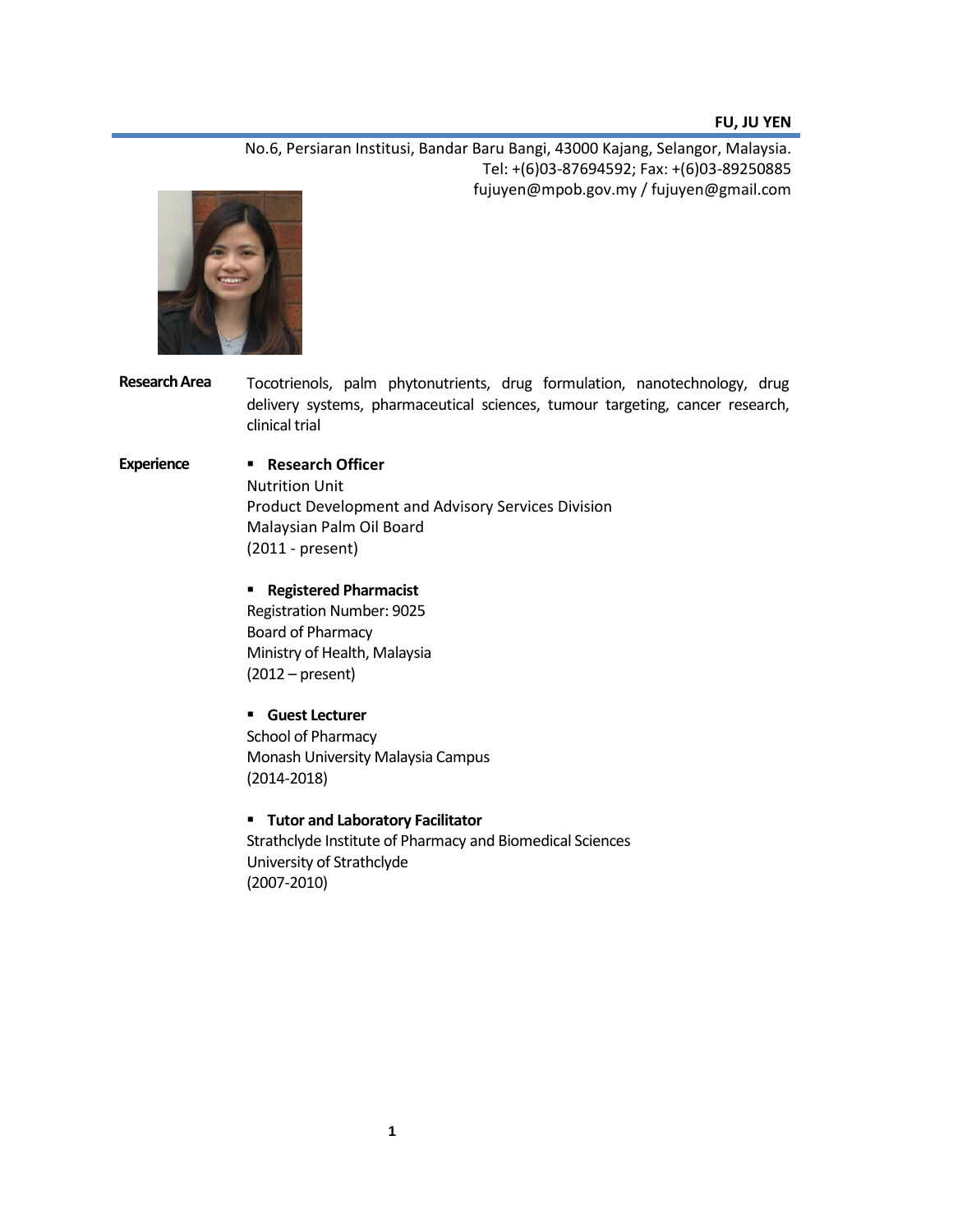**Education PhD in Pharmaceutical Sciences** Strathclyde Institute of Pharmacy and Biomedical Sciences, University of Strathclyde, Glasgow, UK. Thesis title: Preparation and Evaluation of Tumour-targeted Delivery Systems for Tocotrienol 2007-2010

- **Master of Pharmacy (Distinction)** University of Strathclyde, Glasgow, UK. 2006-2007
- **Master of Pharmacy (IMU-Strathclyde Twinning Cohort)** International Medical University, Bukit Jalil, Malaysia. 2004-2006

#### **Publications**

- Geetha Maniam, Chun-Wai Mai, Mohd Zulkefeli, **Ju-Yen Fu** (2021) Coencapsulation of gemcitabine and tocotrienols in nanovesicles enhanced efficacy in pancreatic cancer. Nanomedicine. (Accepted)
- Siaw-Kim Chua, **Ju-Yen Fu**, Mohd Hanif Zulfakar, Mei-Han Ng, Zafarizal Aldrin Azizul Hasan, Shiow-Fern Ng (2020) Optimisation and biological evaluation of palm glyceryl monocaprylate antimicrobial nanoemulsion for combating S. aureus wound infection. Journal of Materials Research and Technology, 9 (6), pp 12804-12817.
- **Fu JY**, Maniam G, Wong FS, Tan DMY, Meganathan P, Chuah LH. (2019) Tocotrienols: from bench to bedside. Book Chapter in Vitamin E: Chemistry and nutritional benefits. Published Royal Society of Chemistry.
- De Silva L, **Fu JY**, Htar TT, Muniyandy S, Kasbollah A, Wan Kamal WHB, Chuah LH. (2019) Characterization, optimization, and in vitro evaluation of Technetium-99m-labeled niosomes. International Journal of Nanomedicine;2019:14: 1101- 1117.
- Tham SY, Loh HS, Mai CW, Fu JY. (2019) Tocotrienols Modulate a Life or Death Decision in Cancers. Int J Mol Sci;20(2)
- Maniam G, Mai CW, Zulkefeli M, Dufès C, Tan DM, **Fu JY**. (2018) Challenges and Opportunities of Nanotechnology as Delivery Platform for Tocotrienols in Cancer Therapy. Front Pharmacol;9:1358.
- Gan YL, **Fu JY**, Lai OM, Chew BH, Yuen KH, Teng KT, Nesaretnam K, Selvaduray KR, Meganathan P. (2017) Effect of palm-based tocotrienols and tocopherol mixture supplementation on platelet aggregation in subjects with metabolic syndrome: a randomised controlled trial. Sci Rep;7(1):11542.
- Tan DM, **Fu JY**, Wong FS, Er HM, Chen YS, Nesaretnam K. (2017) Tumor regression and modulation of gene expression via tumor-targeted tocotrienol niosomes. Nanomedicine (Lond);12(20):2487-2502.
- **Fu JY**, Htar TT, De Silva L, Tan DM, Chuah LH. (2017) Chromatographic Separation of Vitamin E Enantiomers. Molecules;22(2). pii: E233.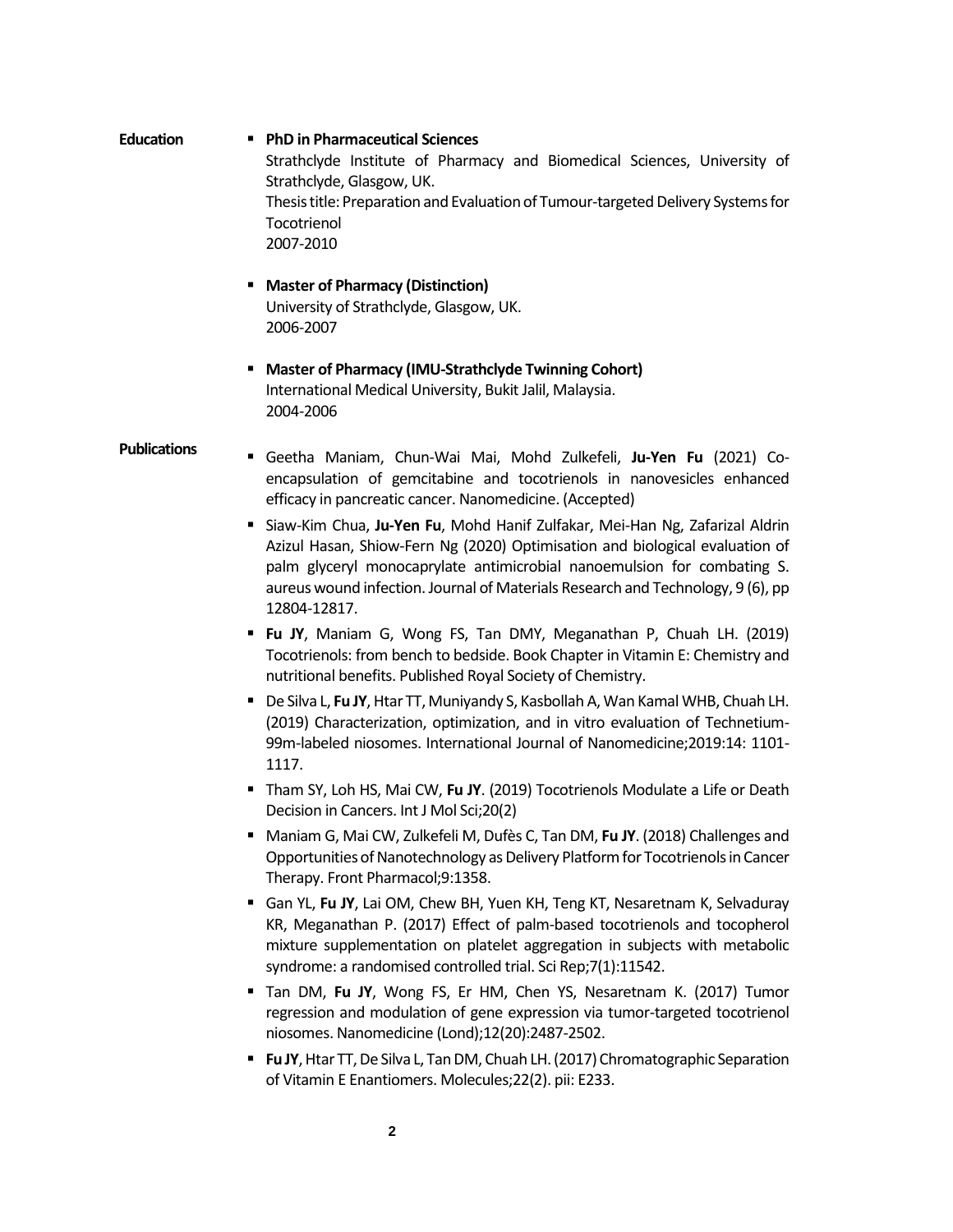|                      | Meganathan P, Fu JY (2016) Biological Properties of Tocotrienols: Evidence in<br>Human Studies. International Journal of Molecular Sciences;17(11).pii: E1682.                                                                                                         |
|----------------------|------------------------------------------------------------------------------------------------------------------------------------------------------------------------------------------------------------------------------------------------------------------------|
|                      | Gan YL, Lai OM, Chew BH, Yuen KH, Nesaretnam K, Teng KT, Selvaduray KR,<br>Meganathan P, Fu JY. (2016) Safety assessment of tocotrienol supplementation<br>in subjects with metabolic syndrome: A randomized control trial. Journal of Oil<br>Palm Research; 28: 34-43 |
|                      | De Silva L, Chuah LH, Meganathan P, Fu JY. (2016) Tocotrienol and cancer<br>metastasis. Biofactors; 42(2):149-62                                                                                                                                                       |
|                      | ■ Che HL, Tan DM, Meganathan P, Gan YL, Abdul Razak G, Fu JY. (2015) Validation<br>of a HPLC/FLD Method for Quantification of Tocotrienols in Human Plasma. Int J<br>Anal Chem. 2015;2015:357609                                                                       |
|                      | <b>Fu JY</b> , Dufes C. (2014) Anti-Cancer efficacy of intravenously administered tumor-<br>targeted vesicles entrapping tocotrienol. Pharmaceutical Nanotechnology 2,<br>000-000                                                                                      |
|                      | <b>Fu JY, Che HL, Tan DM, Teng KT. (2014) Bioavailability of tocotrienols: evidence</b><br>in human studies. Nutr Metab 11(1):5                                                                                                                                        |
|                      | " Fu JY, Zhang W, Blatchford DR, Tetley L, McConnell G, Dufès C. (2011) Novel<br>tocotrienol-entrapping vesicles can eradicate solid tumors after intravenous<br>administration. J Control Release 154, 20-26                                                          |
|                      | " Fu JY, Blatchford DR, Tetley L, and Dufès C. (2009) Tumor regression after<br>systemic administration of tocotrienol entrapped in tumor-targeted vesicles. J<br>Control Release 140, 95-99                                                                           |
| <b>Patents</b>       | <b>Ju Yen Fu</b> , Doryn Meam-Yee Tan, Kalanithi Nesaretnam. Formulation of a<br>nanocarrier-based delivery system for hydrophobic substances (PI 2015700198,<br>Chinese No. 2016800174763, Australia No. 2016209724, UK No. L7L3495.A.)                               |
|                      | <b>U Ju Yen Fu</b> , Doryn Meam-Yee Tan, Lay Hong Chuah. A sustained release hydrogel<br>composition (PI 2019005059)                                                                                                                                                   |
|                      | Noor Lida Habi Mat Dian, Fu Ju Yen, Wan Suet Ying. Oral Composition<br>٠<br>Comprising Natural Active Ingredient from Oil Palm Fruit's Oil (PI 2017704962)                                                                                                             |
| <b>Presentations</b> | Palm International Nutraceutical Conference (6-8 January 2021) Invited Speaker.<br>Role of Tocotrienols in the Management of Cancer: Application of<br>Nanotechnology                                                                                                  |
|                      | Pahang Pharmacy Conference (19-21st July 2019) Invited Speaker. Clinical<br>Benefits of Palm Vitamin E and its Application.                                                                                                                                            |
|                      | NSM 34th Scientific Conference (3-4th July 2019) Invited Speaker. Clinical<br>Application of Palm-Tocotrienols: Challenges and Opportunities                                                                                                                           |
|                      | National Pharmacists Convention (26-28th April 2019) Invited Speaker.<br>Formulation of Nutraceuticals: A Journey with Tocotrienols.                                                                                                                                   |
|                      | " MyCRS Seminar Series 2018 (19th March 2018) Invited Speaker. Palm<br>tocotrienols: bioavailability and formulations.                                                                                                                                                 |
|                      | " 4th International Conference on Palm Phytonutrients and Chronic Diseases,<br>Boston, US (14th October 2017) Invited Speaker. Clinical Application of Palm-<br>Tocotrienols: Challenges and Opportunities.                                                            |
|                      | 3                                                                                                                                                                                                                                                                      |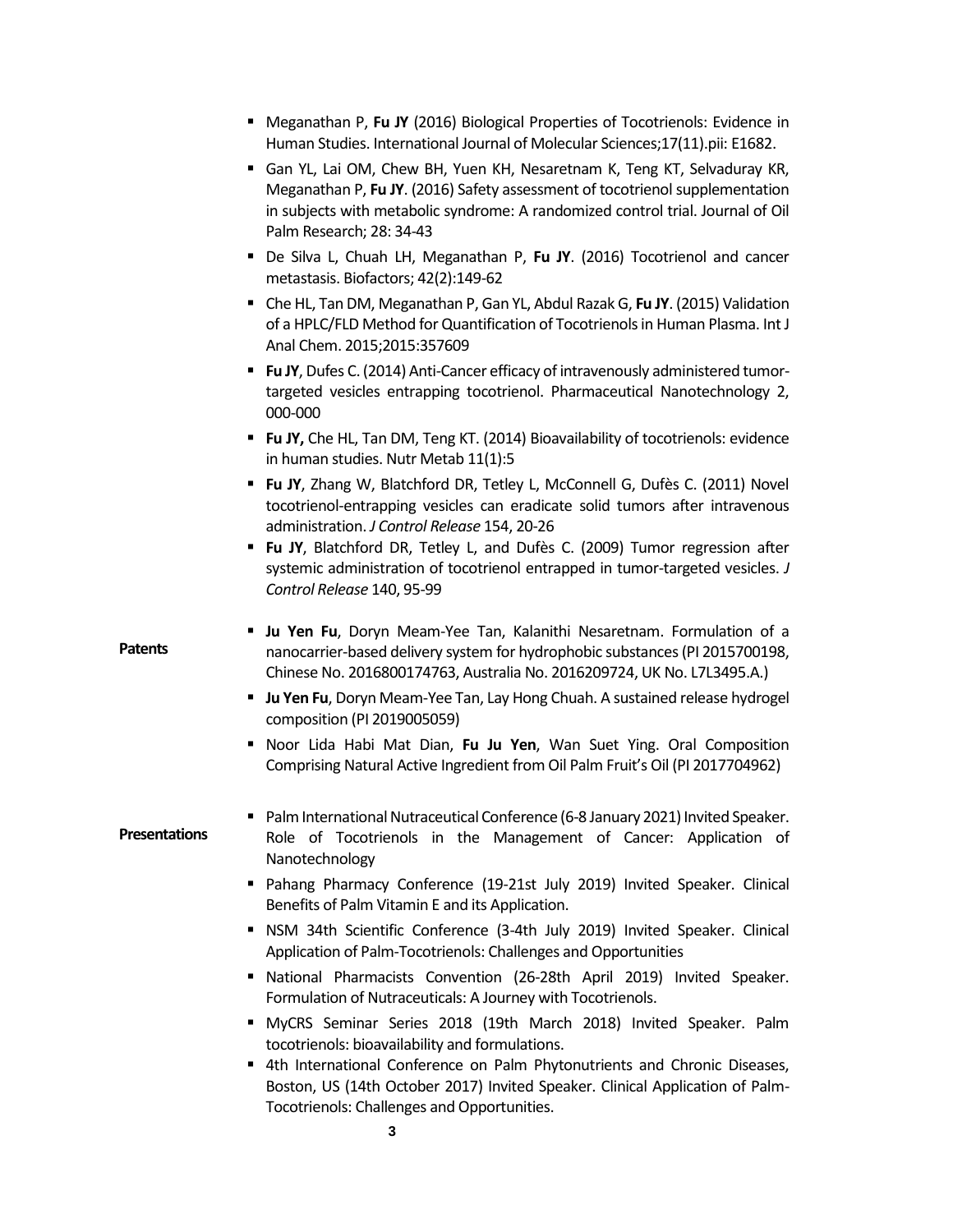- Pharma+Bio Asia Conference (28-29th September 2016) Invited Speaker. Bioavailability and Formulations of Palm Tocotrienols
- International Conference of Molecular Imaging and Aero-space Medicine & Physiology (15-16th April 2016) Invited Speaker and Organizing Committee. Metabolism of Tocotrienols: Imaging and molecular research
- 2<sup>nd</sup> International Conference on Bioresoruces toward World Class Products, Bangkok, Thailand (23-24th July 2015) Invited Speaker. Tocotrienol: Health Benefits and Research Advancements
- Palm International Nutra-Cosmeceutical Conference, Kuala Lumpur, (3-4th August 2015) Invited Speaker. Tocotrienol and cancer: evidence to date and moving forward.
- 9th Allied Health Scientific Conference Malaysia, Kuala Lumpur (10-11th September 2012) Invited Speaker. Nanodelivery of palm tocotrienols.
- 6th General Assembly of the Asian Pacific Organization for Cancer Prevention, Kuching, Sarawak (26-29th April, 2012) Oral Presentation. Nanomedicine in Cancer Therapy: A study with Tocotrienols.
- **2** 2nd International Conference on Tocotrienols and Chronic Diseases, Las Vegas, USA (13-14th July 2011) Oral Presentation. Tumour suppression after intravenous administration of palm tocotrienols encapsulated in tumour targeted vesicles.
- **Palm International Nutra-Cosmeceutical Conference, Kuala Lumpur (May 2011)** Invited Speaker. An update of recent advancements in palm tocotrienols.
- **International Palm Oil Congress PIPOC, Kuala Lumpur (November 2009) Invited** Speaker. Preparation and evaluation of a novel targeted palm oil vitamin E therapeutic system.
- Member of Malaysian Technical Committee on Nanotechnologies. Standards Development Agency, Institut Kimia Malaysia (2018-present).
	- **Vice President of The Malaysia Local Chapter of the Controlled Release Society** (MyCRS).
	- Member of ISO9001:2015 Technical Committee, Malaysian Palm Oil Board.
	- Technical Manager of ISO17025 for quantification of vitamin E, Malaysian Palm Oil Board.

| Professional<br><b>Certificates</b> | ■ Care and Use of Laboratory Rodents and Rabbits in Research                                                                           |
|-------------------------------------|----------------------------------------------------------------------------------------------------------------------------------------|
|                                     | • Good Clinical Practice                                                                                                               |
|                                     | • Protocol for Cochrane Systematic Review                                                                                              |
| <b>Awards</b>                       | ■ Young Scientist Travel Award. Controlled Release Society, Valencia, Spain (2019).<br>Recipient: Geetha Maniam.                       |
|                                     | ■ Young Scientist Travel Award. Controlled Release Society, New York, US (2018).<br>Recipient: Doryn Tan Meam Yee and Leanne De Silva. |
|                                     | • Saintis Harapan, Malaysian Palm Oil Board (2018)                                                                                     |
|                                     | • Gold medal, 29 <sup>th</sup> International Invention, Innovation & Technology Exhibition.                                            |

Category: Biotechnology, Health and Fitness. Oral composition comprising

**Committees**